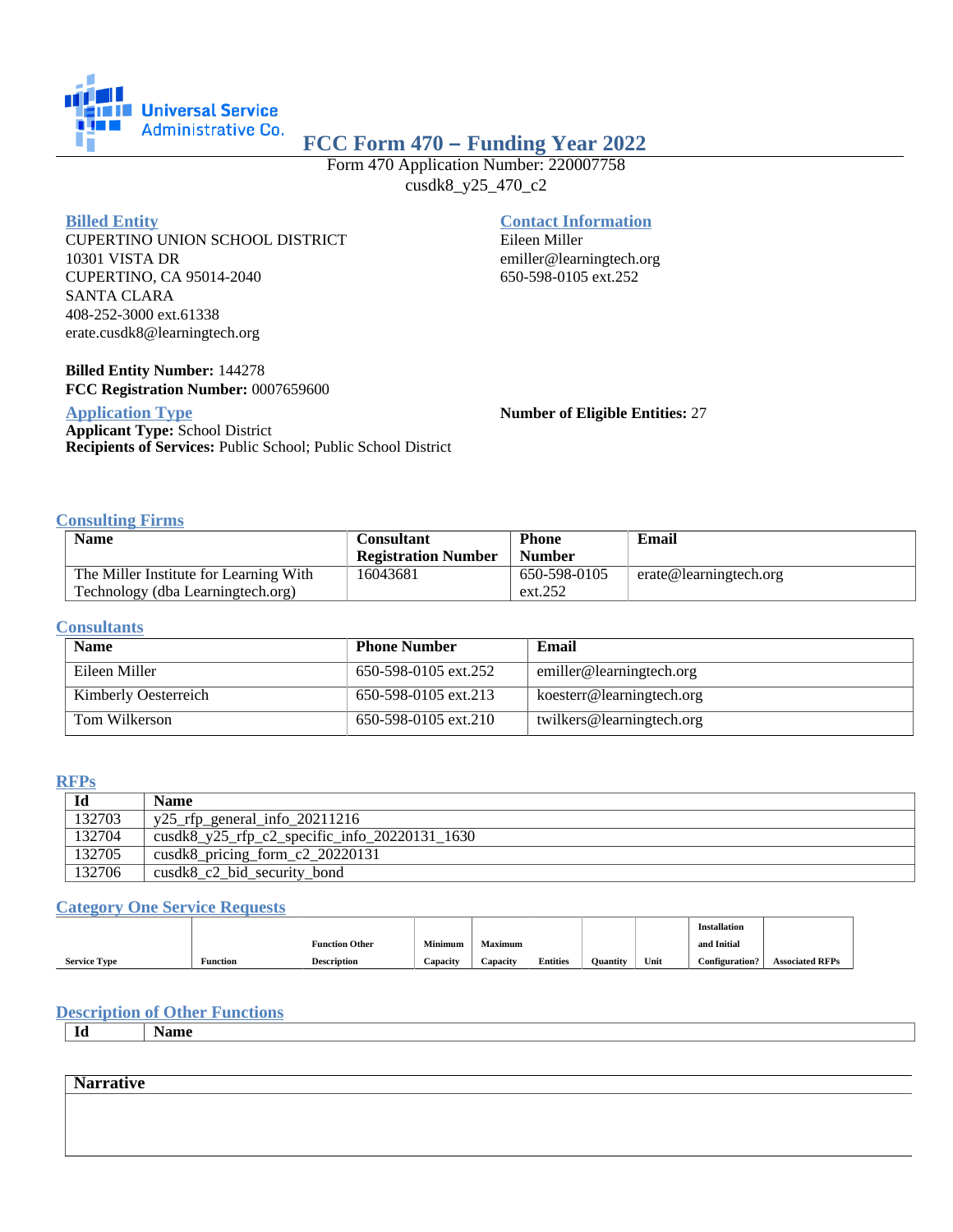## **Category Two Service Requests**

|                                      |                               |              |                           |                 |          |      | <b>Installation</b> |                        |
|--------------------------------------|-------------------------------|--------------|---------------------------|-----------------|----------|------|---------------------|------------------------|
|                                      |                               |              | <b>Manufacturer Other</b> |                 |          |      | and Initial         |                        |
| <b>Service Type</b>                  | <b>Function</b>               | Manufacturer | <b>Description</b>        | <b>Entities</b> | Quantity | Unit | Configuration?      | <b>Associated RFPs</b> |
| <b>Internal Connections</b>          | Switches and Necessary        | Ruckus or    |                           |                 | 66       | Each | Yes                 | 132703, 132704,        |
|                                      | Software and Licenses         | equivalent   |                           |                 |          |      |                     | 132705, 132706         |
| <b>Basic Maintenance of Internal</b> | Switches                      | Ruckus       |                           | 5               | 66       | Each |                     | 132703, 132704,        |
| Connections                          |                               |              |                           |                 |          |      |                     | 132705, 132706         |
| <b>Internal Connections</b>          | Switches and Necessary        | Other        | $\mathbf{1}$              |                 | 49       | Each | Yes                 | 132703, 132704,        |
|                                      | Software and Licenses         |              |                           |                 |          |      |                     | 132705, 132706         |
| <b>Internal Connections</b>          | Antennas, Connectors,         | Ruckus or    |                           | 5               | 108      | Each | Yes                 | 132703, 132704,        |
|                                      | and Related                   | equivalent   |                           |                 |          |      |                     | 132705, 132706         |
|                                      | Components                    |              |                           |                 |          |      |                     |                        |
| <b>Internal Connections</b>          | Cabling                       | Ruckus or    |                           | 5               | 17       | Feet | Yes                 | 132703, 132704,        |
|                                      |                               | equivalent   |                           |                 |          |      |                     | 132705, 132706         |
| <b>Internal Connections</b>          | Racks                         | Ruckus or    |                           |                 | 300      | Each | Yes                 | 132703, 132704,        |
|                                      |                               | equivalent   |                           |                 |          |      |                     | 132705, 132706         |
| <b>Internal Connections</b>          | Wireless Access Points        | Ruckus or    |                           |                 | 550      | Each | Yes                 | 132703, 132704,        |
|                                      | and Necessary Software        | equivalent   |                           |                 |          |      |                     | 132705, 132706         |
|                                      | and Licenses                  |              |                           |                 |          |      |                     |                        |
| <b>Basic Maintenance of Internal</b> | <b>Wireless Access Points</b> | Ruckus       |                           | 15              | 550      | Each |                     | 132703, 132704,        |
| Connections                          |                               |              |                           |                 |          |      |                     | 132705, 132706         |
| <b>Internal Connections</b>          | Racks                         | Ruckus or    |                           |                 | 150      | Each | Yes                 | 132703, 132704,        |
|                                      |                               | equivalent   |                           |                 |          |      |                     | 132705, 132706         |
| <b>Internal Connections</b>          | Wireless Access Points        | Ruckus or    |                           |                 | 338      | Each | Yes                 | 132703, 132704,        |
|                                      | and Necessary Software        | equivalent   |                           |                 |          |      |                     | 132705, 132706         |
|                                      | and Licenses                  |              |                           |                 |          |      |                     |                        |
| <b>Basic Maintenance of Internal</b> | Wireless Access Points        | Ruckus       |                           | $\sqrt{5}$      | 338      | Each |                     | 132703, 132704,        |
| Connections                          |                               |              |                           |                 |          |      |                     | 132705, 132706         |
| Basic Maintenance of Internal        | Switches                      | Other        | $\sqrt{2}$                | 5               | $\tau$   | Each |                     | 132703, 132704,        |
| Connections                          |                               |              |                           |                 |          |      |                     | 132705, 132706         |
| Basic Maintenance of Internal        | Switches                      | Other        | $\overline{3}$            | 5               | 10       | Each |                     | 132703, 132704,        |
| Connections                          |                               |              |                           |                 |          |      |                     | 132705, 132706         |
| <b>Basic Maintenance of Internal</b> | Switches                      | Other        | $\overline{2}$            | $\mathfrak{s}$  | 49       | Each |                     | 132703, 132704,        |
| Connections                          |                               |              |                           |                 |          |      |                     | 132705, 132706         |
| <b>Internal Connections</b>          | Switches and Necessary        | Ruckus or    |                           |                 | 66       | Each | Yes                 | 132703, 132704,        |
|                                      | Software and Licenses         | equivalent   |                           |                 |          |      |                     | 132705, 132706         |
| <b>Internal Connections</b>          | Wireless Access Points        | Ruckus or    |                           |                 | 550      | Each | Yes                 | 132703, 132704,        |
|                                      | and Necessary Software        | equivalent   |                           |                 |          |      |                     | 132705, 132706         |
|                                      | and Licenses                  |              |                           |                 |          |      |                     |                        |
| <b>Internal Connections</b>          | <b>Wireless Access Points</b> | Ruckus or    |                           |                 | 338      | Each | Yes                 | 132703, 132704,        |
|                                      | and Necessary Software        | equivalent   |                           |                 |          |      |                     | 132705, 132706         |
|                                      | and Licenses                  |              |                           |                 |          |      |                     |                        |

## **Description of Other Manufacturers**

| Id | <b>Name</b>           |
|----|-----------------------|
|    | Ruckus switch module  |
|    | Ruckus switch license |
|    | Ruckus Switch license |
|    | Ruckus switch license |

**Narrative**

See RFP for details. The applicant selects SPI; pricing form is required.

Sealed bids required: Attn: Cupertino Union School District, Purchasing Department, Door #10, 10301 Vista Drive, Cupertino, CA 95014, Open 8a 4p M-F. LABELs:

- Middle Schools APs & Switches & Install/Config = E-Rate Category 2, RFP #22-B02-01

- Elementary Schools APs (equipment only) = E-Rate Category 2, RFP #22-B03-01

- Elementary Schools AP Installation = E-Rate Category 2,  $\overrightarrow{RFP}$  #22-IB01-01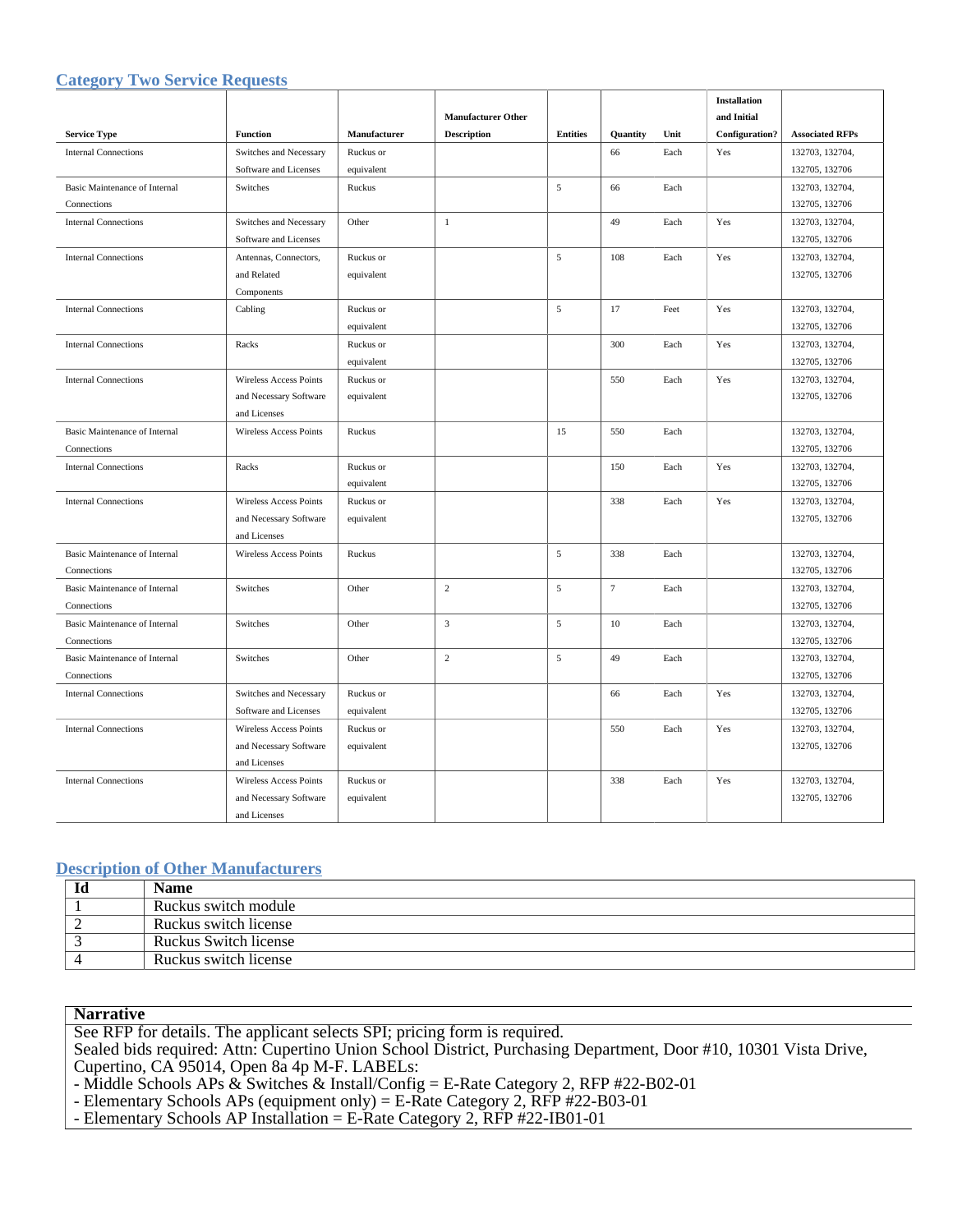## **Technical Contact** Eileen Miller Consultant 650-598-0105 ext.252 erate.cusdk8@learningtech.org

## **State and Local Procurement Restrictions**

See RFP. Sealed bids and bid bond required.

## **Billed Entities**

| <b>Billed Entity Number</b> | <b>Billed Entity Name</b>              |
|-----------------------------|----------------------------------------|
| 144278                      | <b>CUPERTINO UNION SCHOOL DISTRICT</b> |

## **Certifications**

I certify that the applicant includes:

I certify that the applicant includes schools under the statutory definitions of elementary and secondary schools found in the No Child Left Behind Act of 2001, 20 U.S.C. §§ 7801 (18) and (38), that do not operate as for-profit businesses, and do not have endowments exceeding \$50 million.

### Other Certifications

I certify that this FCC Form 470 and any applicable RFP will be available for review by potential bidders for at least 28 days before considering all bids received and selecting a service provider. I certify that all bids submitted will be carefully considered and the bid selected will be for the most cost-effective service or equipment offering, with price being the primary factor, and will be the most cost-effective means of meeting educational needs and technology goals.

I certify that I will retain required documents for a period of at least 10 years (or whatever retention period is required by the rules in effect at the time of this certification) after the later of the last day of the applicable funding year or the service delivery deadline for the associated funding request. I certify that I will retain all documents necessary to demonstrate compliance with the statute and Commission rules regarding the form for, receipt of, and delivery of services receiving schools and libraries discounts. I acknowledge that I may be audited pursuant to participation in the schools and libraries program.

I certify that I have reviewed all applicable FCC, state, and local procurement/competitive bidding requirements and that I have complied with them. I acknowledge that persons willfully making false statements on this form may be punished by fine or forfeiture, under the Communications Act, 47 U.S.C. §§ 502, 503(b), or fine or imprisonment under Title 18 of the United States Code, 18 U.S.C. § 1001.

I acknowledge that FCC rules provide that persons who have been convicted of criminal violations or held civilly liable for certain acts arising from their participation in the schools and libraries support mechanism are subject to suspension and debarment from the program.

I certify that the services the applicant purchases at discounts provided by 47 U.S.C. § 254 will be used primarily for educational purposes, see 47 C.F.R. § 54.500, and will not be sold, resold or transferred in consideration for money or any other thing of value, except as permitted by the Commission's rules at 47 C.F.R. § 54.513. Additionally, I certify that the entity or entities listed on this form have not received anything of value or a promise of anything of value, other than services and equipment sought by means of this form, from the service provider, or any representative or agent thereof or any consultant in connection with this request for services.

I acknowledge that support under this support mechanism is conditional upon the school(s) and/or library(ies) I represent securing access, separately or through this program, to all of the resources, including computers, training, software, internal connections, maintenance, and electrical capacity necessary to use the services purchased effectively. I recognize that some of the aforementioned resources are not eligible for support. I certify that I have considered what financial resources should be available to cover these costs. I certify that I am authorized to procure eligible services for the eligible entity(ies). I certify that I am authorized to submit this